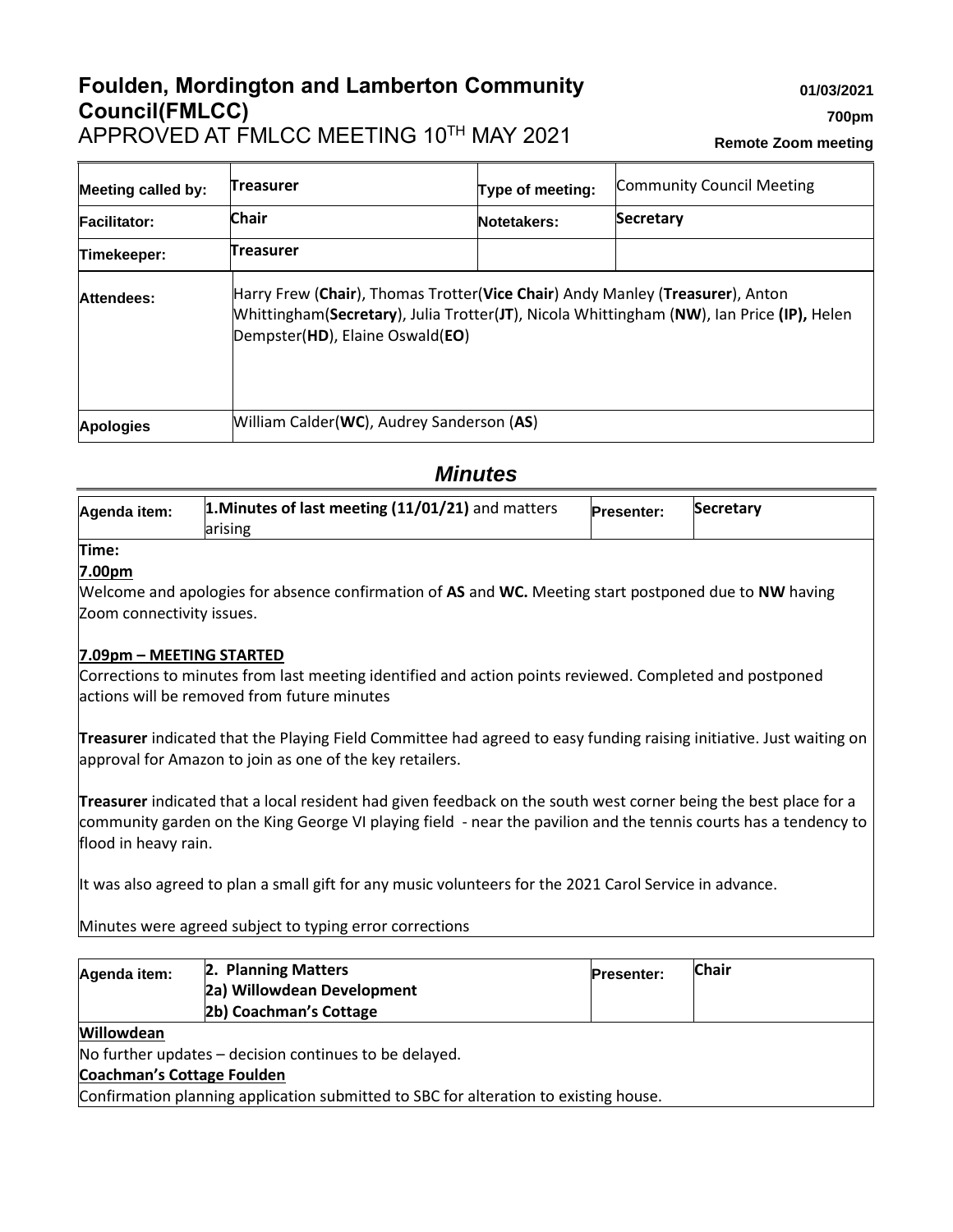| Agenda item: | 3 Secretary's report                 | <b>Presenter:</b> | Secretary |
|--------------|--------------------------------------|-------------------|-----------|
|              | 3a) Update re Website & social media |                   |           |
|              | 3b) Police Report update             |                   |           |
|              | 3c) GDPR guidance                    |                   |           |
|              | 3d) Inclusivity surveys              |                   |           |
|              |                                      |                   |           |

#### **Update re Website & Social media**

Secretary explained the graphs and charts presented – it indicated that

- Facebook FMLCC page is being used more in a steady increase since the community council reformed
- One post had of 11,000 views and nearly 100 shares this was to report the flood in Foulden in Feb 2021
- Website use for the last three months to the end of February saw 809 visits from 291 unique individuals. This was 50% up on the previous 3 months, but that February 2021 traffic was notably lower than January 2021.
- Twitter has also seen a large increase in 'impressions' since October 2020, the average per month being 1620 for the last 5 months, compared with 317 per month in the 6 months before that.
- 13 on line enquires since the end of October, of which 7 used the website contact form and the remainder used [enquiries.fmlcc@outlook.com](mailto:enquiries.fmlcc@outlook.com)

Feedback from CC members indicated that they would like this report updated and emailed out quarterly, and the item tabled on the agenda 6 monthly .

### **Police Report**

Latest police report will be placed on website when it arrives.

## **GDPR guidance for FMLCC**

The **Secretary** circulated guidance from SBC regarding FMLCC GDPR obligations with a background paper from the **Secretary** proposing a way forward. The Vice Chair proposed any statement should *say we retain data for only as long as necessary.* It was agreed for the **Secretary** to proceed as proposed and draft a statement for prior discussion before being placed on the website.

#### **Inclusivity surveys from SBC**

Proposal to place this on the website was agreed, albeit the survey presented by the **Secretary** from SBC was felt too many pages (over 20) and there was insufficient time (only 1 week before deadline) for it to be completed. It was agreed to support future surveys using social media to highlight it, and a link to a web page where it could reside until a time it that the survey completion deadline had passed. **EO** highlighted this as important for the Community Council to support this process in future. Community Council members stated that that the format needs to be improved as the document is too large.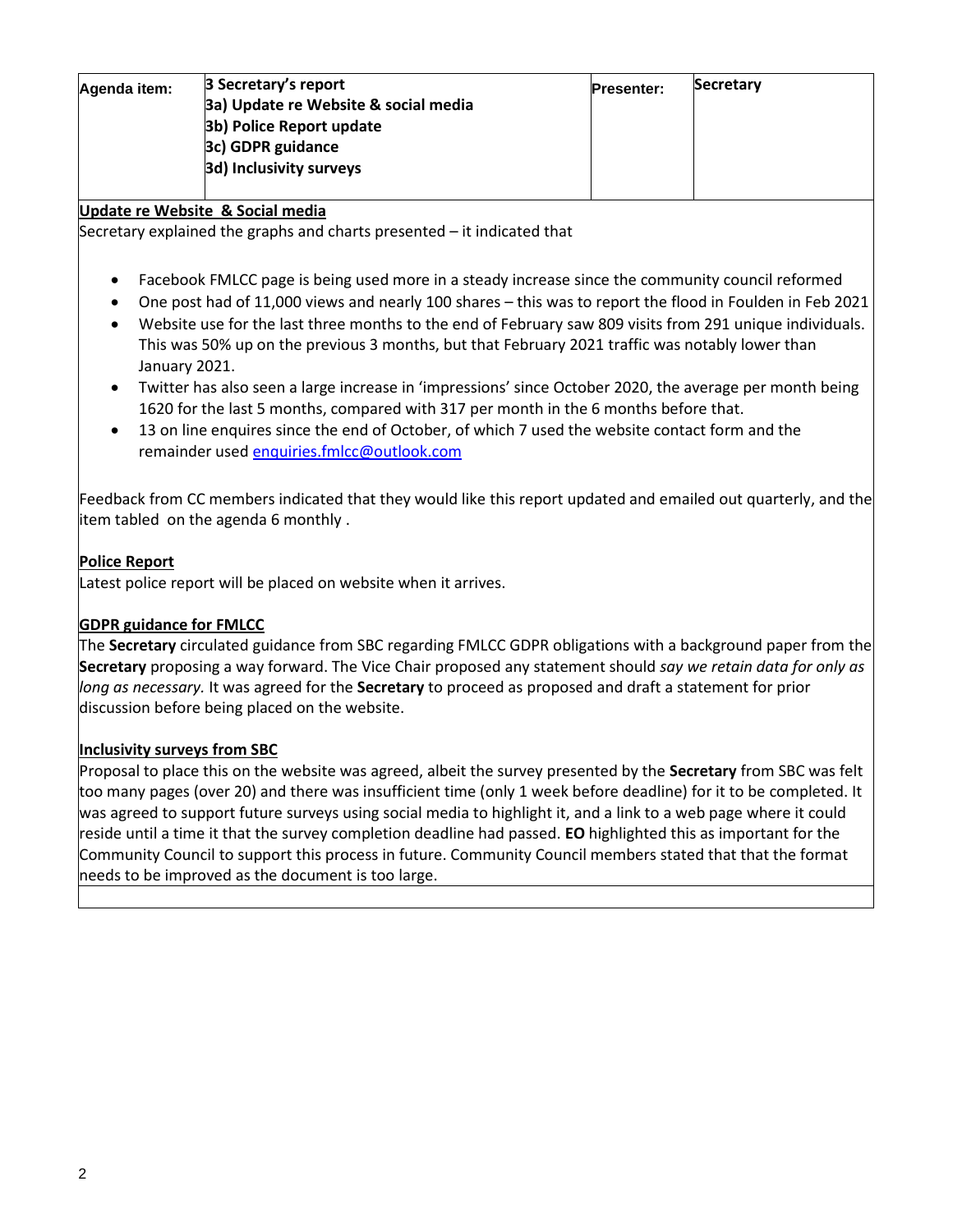| Agenda item: | 4 Treasurer's report       | <b>Presenter:</b> | <b>Treasurer</b> |
|--------------|----------------------------|-------------------|------------------|
|              | 5. Grants and Applications |                   |                  |

### **Accounts**

The **Treasurer** confirmed the accounts. It was now confirmed that the 2019/20 grant had been paid in full, and FMLCC was now waiting on confirmation of payment of the 2020/21 grant. **JT** hoped that SBC work on grants will soon be resolved so the **Treasurer** will take the role on fully.

**IP** raised that bus shelter in Lamberton needs repainting as part of any small remedial works the FMLCC could support when COVID 19 regulations allow.

#### **Community Garden**

Mentioned in matters arising earlier

### **Grants**

Awaiting decision from Weir Trust on further Playing Field grant application.

and that Press items should be Community orientated, and not just Village Hall.

| Agenda item:                                                                                                           | 6. Village Hall Update | <b>Presenter:</b> | <b>Chair</b> |
|------------------------------------------------------------------------------------------------------------------------|------------------------|-------------------|--------------|
| No further updates except that it was noted that Foulden Village Hall had got itself advertised in the local press. It |                        |                   |              |
| was proposed that the Community Council should link itself more to the work of the village hall going forward,         |                        |                   |              |

Foulden Village Hall's boiler is still currently non-operational.

| Agenda item: | 7. Roads and Footpaths | <b>Presenter:</b> | <b>Chair</b> |
|--------------|------------------------|-------------------|--------------|
|              |                        |                   |              |

The **Chair** will speak to SBC officers directly about the state of the road between Mordington and Lamberton. **JT** says that council officers need to come and inspect the road so as to appreciate the very poor condition the road is in, despite recent attempted repairs.

The **Secretary** indicated that a resident had fed back on the face-book page that SBC should pay farmers to clear snow. The **Chair** indicated that he had observed the level of snow was not hugely significant. The **Chair** also indicated that local farmers do proactively clear the roads of snow for free when it builds up to any degree. The **Secretary** agreed, citing an example that this had been evidence recently on the road towards Foulden Hill. It was agreed the **Secretary** would respond to the resident with this information.

The **Vice Chair** indicated he has spoken directly to a local farmer about the manner in which some of his farm traffic is impacting on the road, for example damages to verges. The conversation was constructive. Consideration was given to using alternative routes, including via the A1 and Lamberton, to alleviate the pressure on the Mordington road, but there were some physical and practical difficulties associated with that. The **Vice Chair** will continue communications. Consideration could be given of gravelling where possible,, and **HD** proposed a future discussion could involve requesting improving of passing places and repair of damages to verges. The **Chair** and **Vice Chair** agreed this was a potential way forward but the **Chair** indicated that the immediate priority is for SBC to repair the main road first.

**IP** stated the condition of the road outside the entrance outside number 9 Lamberton is very poor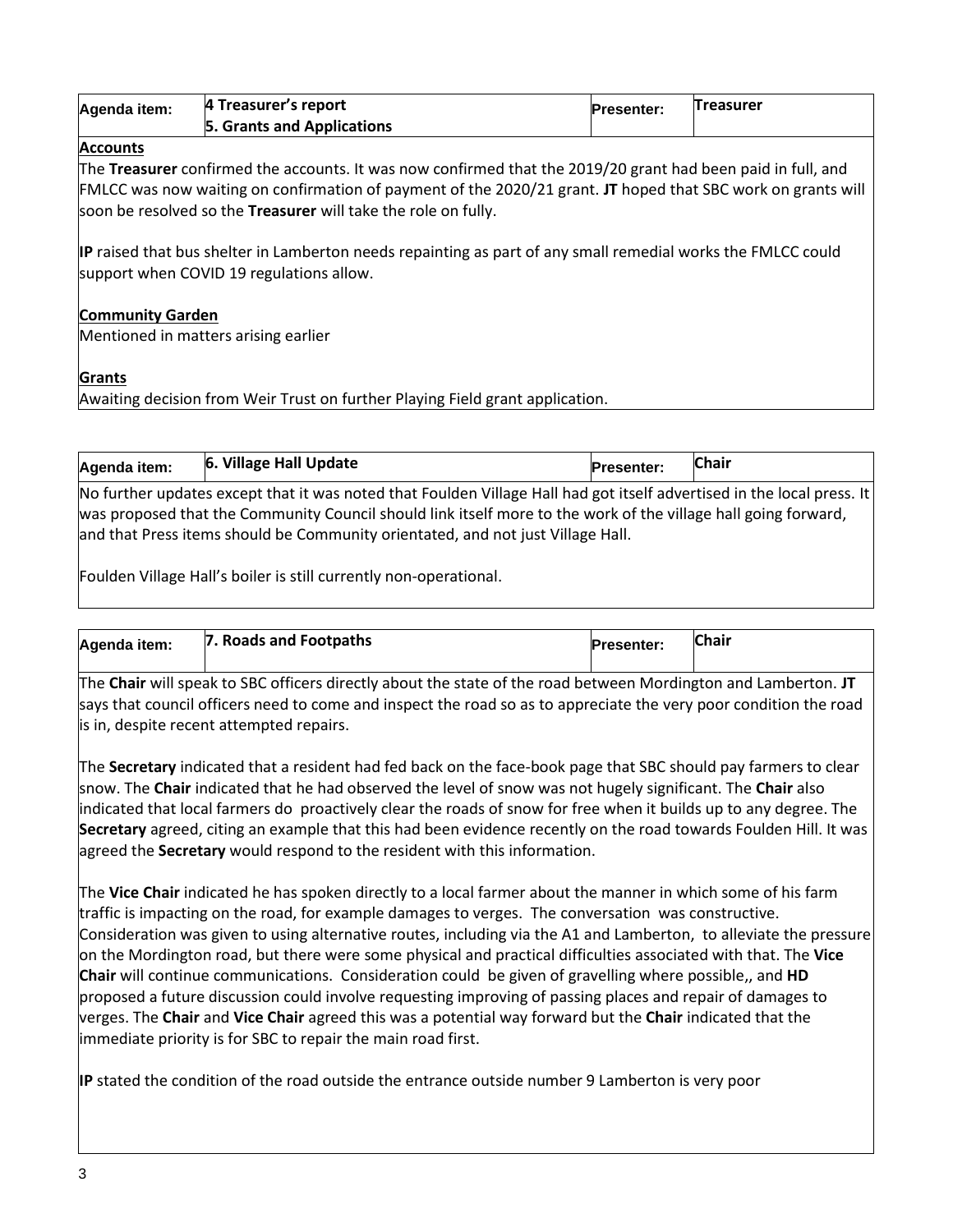#### **Cycle map proposal**

**The Treasurer** proposed publicising a potential cycle route on the website. It was proposed to set up a working group to study the proposal in more detail and clarify potential issues such as the nature of access, and rights of The **Vice Chair** proposed identifying appropriate car parking locations that were close to the route. **HD** indicated that the Lamberton to Mordington route is popular with cyclists, however potholes are an issue. **HD** gave an example of a rider who was injured by the road and had to be taken to hospital, and whose bike was written off as a result of hitting a pothole. It was proposed that a suitable disclaimer should be placed upon any published route.

| Agenda item:                         | 8. King George the VI playing Fields | <b>Presenter:</b> | Chair |
|--------------------------------------|--------------------------------------|-------------------|-------|
| Item already covered under Section 5 |                                      |                   |       |

| Agenda item: | 9. Any Other Business | <b>Presenter:</b> | <b>Chair</b> |
|--------------|-----------------------|-------------------|--------------|
|              |                       |                   |              |

The **Treasurer** indicated that plans to purchase the new mower for grass cutting have been delayed due to it now being out of stock. The **Chair** indicated he would further push the supplier.

Request from the **Chair** to have the King George VI playing field information displayed more prominently on the website – **Secretary** to action

Concerns were raised about some areas having unacceptably poor broadband performance issues.

The **Vice Chair** asked whether there were any resilience updates. The **Treasurer** indicated that emergency planning has currently stopped – only had 2 members of the community recently requested lifts.

The **Chair** suggested that the July meeting would be the next Annual General Meeting (AGM). This was agreed. SBC would need to be informed and an invite for a County Councillor made to attend the meeting as the chair. The **Secretary** would contact SBC to confirm arrangements for a future AGM.

| Agenda item:                                                            | 10. Date of next meeting | <b>Presenter:</b> | <b>Chair</b> |  |
|-------------------------------------------------------------------------|--------------------------|-------------------|--------------|--|
| Next meeting confirmed as Monday 10 <sup>th</sup> May at 700pm on Zoom. |                          |                   |              |  |
| Meeting closed at 8.38pm                                                |                          |                   |              |  |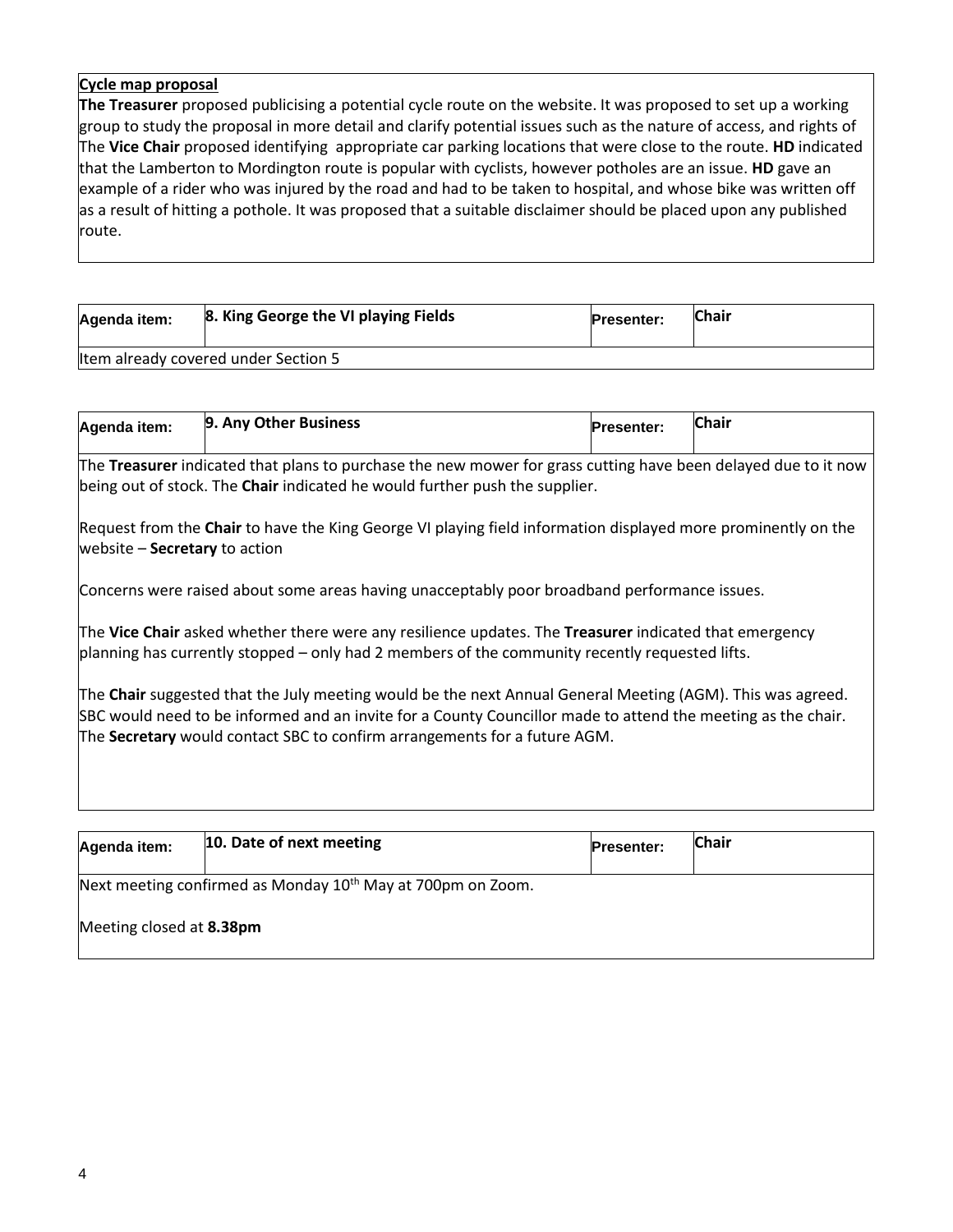## Outstanding actions

Please note the status column: rated green have been dealt with or completed. Yellow outstanding and Red significantly outstanding and no colour has been deemed low priority

| Action Items from meeting 06/07/2020            | <b>Person responsible</b> | <b>Status</b>                                |
|-------------------------------------------------|---------------------------|----------------------------------------------|
| 1) To feedback on draft Communications Strategy | <b>Vice Chair</b>         | To be<br>reviewed on<br>Sept 2021<br>meeting |

|                                    | Action Items from meeting 14/09/20                                                                                                  | Person responsible            | <b>Status</b>                                                                                                                                                                                                                                                                                        |
|------------------------------------|-------------------------------------------------------------------------------------------------------------------------------------|-------------------------------|------------------------------------------------------------------------------------------------------------------------------------------------------------------------------------------------------------------------------------------------------------------------------------------------------|
|                                    | 1) To apply for annual enhancement grants from SBC                                                                                  | <b>Treasurer</b>              | Application for this and<br>next year's grants made<br>by JT, awaiting reply from<br>SBC. Email 02/11/20 sent<br>by Treasurer to follow up.<br>Confirmation that 19/20<br>grant has been paid and<br>that awaiting payment of<br>20/21 grant. THIS HAS<br><b>NOW BEEN PAID -</b><br><b>COMPLETED</b> |
|                                    | Action Items from meeting 02/11/20                                                                                                  | Person responsible            | <b>Status</b>                                                                                                                                                                                                                                                                                        |
| ✓                                  | Make copy about FMLCC to go in community section<br>of Berwickshire News.<br>To liaise with Village Hall re inclusion of the above. | Secretary<br><b>Treasurer</b> | Tim Morris at Foulden<br>Village hall will support us<br>with this providing a<br>timetable is agreed -<br><b>COMPLETED</b>                                                                                                                                                                          |
| Action Items from meeting 11/01/21 |                                                                                                                                     | Person responsible            | <b>Status</b>                                                                                                                                                                                                                                                                                        |
|                                    | Seek ideas for easy funding raising                                                                                                 | Treasurer                     | Currently being trialled -<br><b>COMPLETED</b>                                                                                                                                                                                                                                                       |